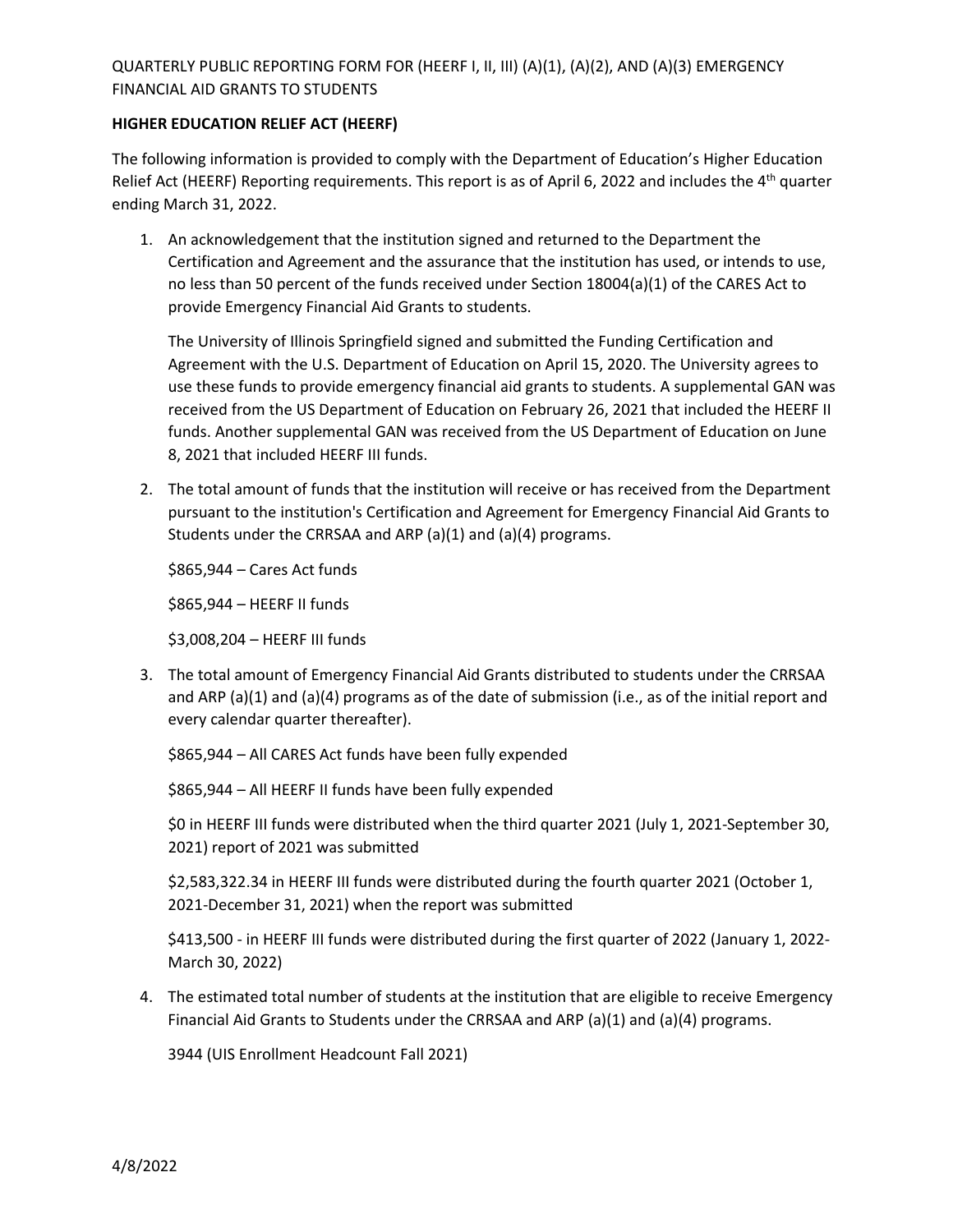QUARTERLY PUBLIC REPORTING FORM FOR (HEERF I, II, III) (A)(1), (A)(2), AND (A)(3) EMERGENCY FINANCIAL AID GRANTS TO STUDENTS

5. The total number of students who have received an Emergency Financial Aid Grant to students under the CRRSAA and ARP  $(a)(1)$  and  $(a)(4)$  programs. 1092 (Cares Act & HEERF II funds)

HEERF III student grant funds:

0 Students received HEERF III funds as of September 30, 2021. (Q3 2021) 1,285 Students received HEERF III funds as of December 30, 2021. (Q4 2021) 335 Students received HEERF III funds as of March 30, 2022. (Q1 2022)

It is possible for a student to receive an emergency grant in the 4th quarter of 2021 and the first quarter of 2022.

6. The method(s) used by the institution to determine which students receive Emergency Financial Aid Grants and how much they would receive under the CRRSAA and ARP (a)(1) and (a)(4) programs.

Spring 2021 HEERF II emergency grant funds were awarded to undergraduate students who met the following requirements:

- a. Enrolled Spring 2021
- b. FAFSA on file with an EFC < \$5,711 as of March 8, 2021 (Pell Eligible)
- c. Citizenship or eligible non-citizen status has been confirmed through the FAFSA application process - we also allowed for international as they were added as eligible.
- d. Award amounts will range based on EFC and may be supplemented by institutional funds based on funding availability
- e. EFC 0-5,711 (Pell eligible) Any remaining balance on Tuition if student approved and then \$1000 per student
- f. Eligibility of emergency grant funds for international, graduate and professional students was determined through an application process managed by the Graduate College. Award amounts for graduate and professional students were \$1000 until funding was expended. This was done on a first come first serve basis.

Fall 2021 HEERF III emergency grant funds were awarded to undergraduate students who met the following requirements:

- a. Enrolled in the Fall 2021 semester beyond the academic census date in an undergraduate program
- b. FAFSA on file with UIS as of  $11/17/2021$  with an EFC <\$9,000 Award amounts for fall 2021 range based on EFC.
	- EFC 0-5,846 (Pell eligible)  $-$  \$2,000
	- $\bullet$  EFC 5,847-9,000 \$1,500 (includes RISE applicants)
	- Enrolled in the Spring 2021 semester and received Federal Pell Grant, but did not receive a student grant during the HEERF II awarding - \$1,000

Spring 2022 HEERF III emergency grant funds were awarded to undergraduate students who met the following requirements: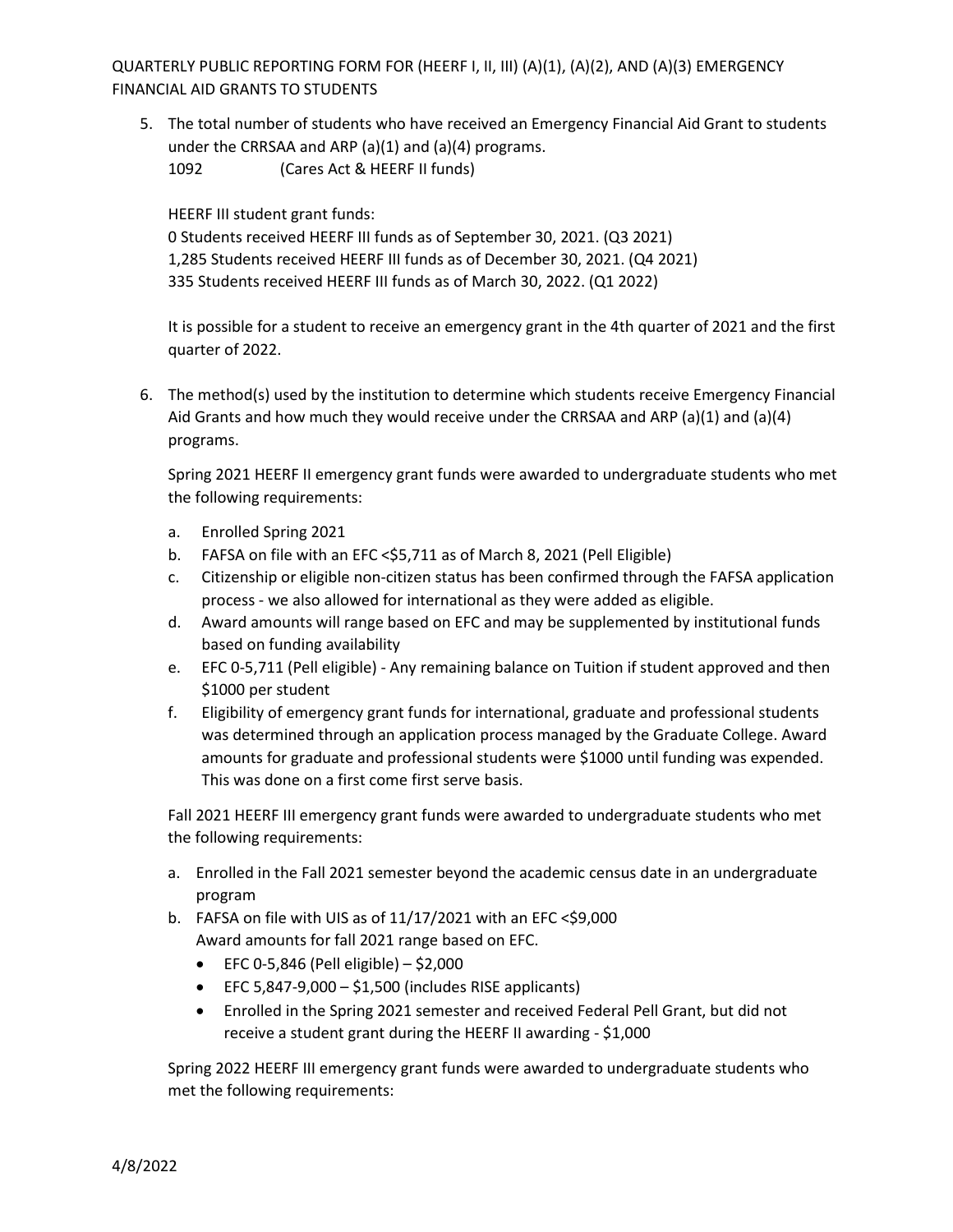QUARTERLY PUBLIC REPORTING FORM FOR (HEERF I, II, III) (A)(1), (A)(2), AND (A)(3) EMERGENCY FINANCIAL AID GRANTS TO STUDENTS

a. Enrolled in the **Spring 2022** semester in an undergraduate program:

- FAFSA on file with UIS as of  $3/21/2022$  with an EFC <\$9,000.
- This group did not receive a HEERF III grant in the Fall 2021.
- Students had to be enrolled as of the cut-off date on 3/21/22.
- Award amounts for Spring 2022 range based on EFC:
	- o EFC 0-5,846 (Pell eligible) \$2,000
	- $\circ$  EFC 5,847-9,000 (includes RISE applicants) \$1,500

b. Enrolled in the **Spring 2022** semester in an undergraduate program:

- FAFSA on file with UIS as of 3/21/22 with an EFC of 9,001-20,000
- Students had to be enrolled as of the cut-off date on 3/21/22.
- Award amounts for this group based on enrollment status (full-time/part-time) and EFC: o EFC 9,001-14,999 AND at least part-time status of 6 credits or more - \$1,000 o EFC 15,000-20,000 AND enrolled full-time status of 12 credits or more - \$500
- 7. Any instructions, directions, or guidance provided by the institution to students concerning the Emergency Financial Aid Grants.

Fall 2021: Students were notified via email on November 18, 2021, if they are eligible for a HEERF III Emergency Grant and that the funds are forthcoming. Students who wish to have the funds applied directly to their student account at the university were given an option to elect to do so by November 24, 2021. After this time, the funds will be disbursed through the University Bursar, either directly to students or to their account, if they elected.

Spring 2022: Students were notified via email on March 24, 2022, if they are eligible for a HEERF III Emergency Grant and that the funds are forthcoming. Students who wish to have the funds applied directly to their student account at the university were given an option to elect to do so by March 28, 2022. After this time, the funds were disbursed through the University Bursar, either directly to students or to their account, if they elected.

### **Student email sample:**

### Dear Student,

Congratulations, you are eligible for an Emergency Grant of \$x,xxx.xx under the American Rescue Plan (Higher Education Emergency Relief Fund, or HEERF III).

You can use it to cover any expenses of your choice that may have resulted due to the impact of COVID-19. The funds will be made available to you via direct deposit or paper check. This grant will not be applied by the University towards any outstanding balance you may owe UIS, nor will it decrease any payments owed against your payment plan or the amount due. The University encourages you to enroll